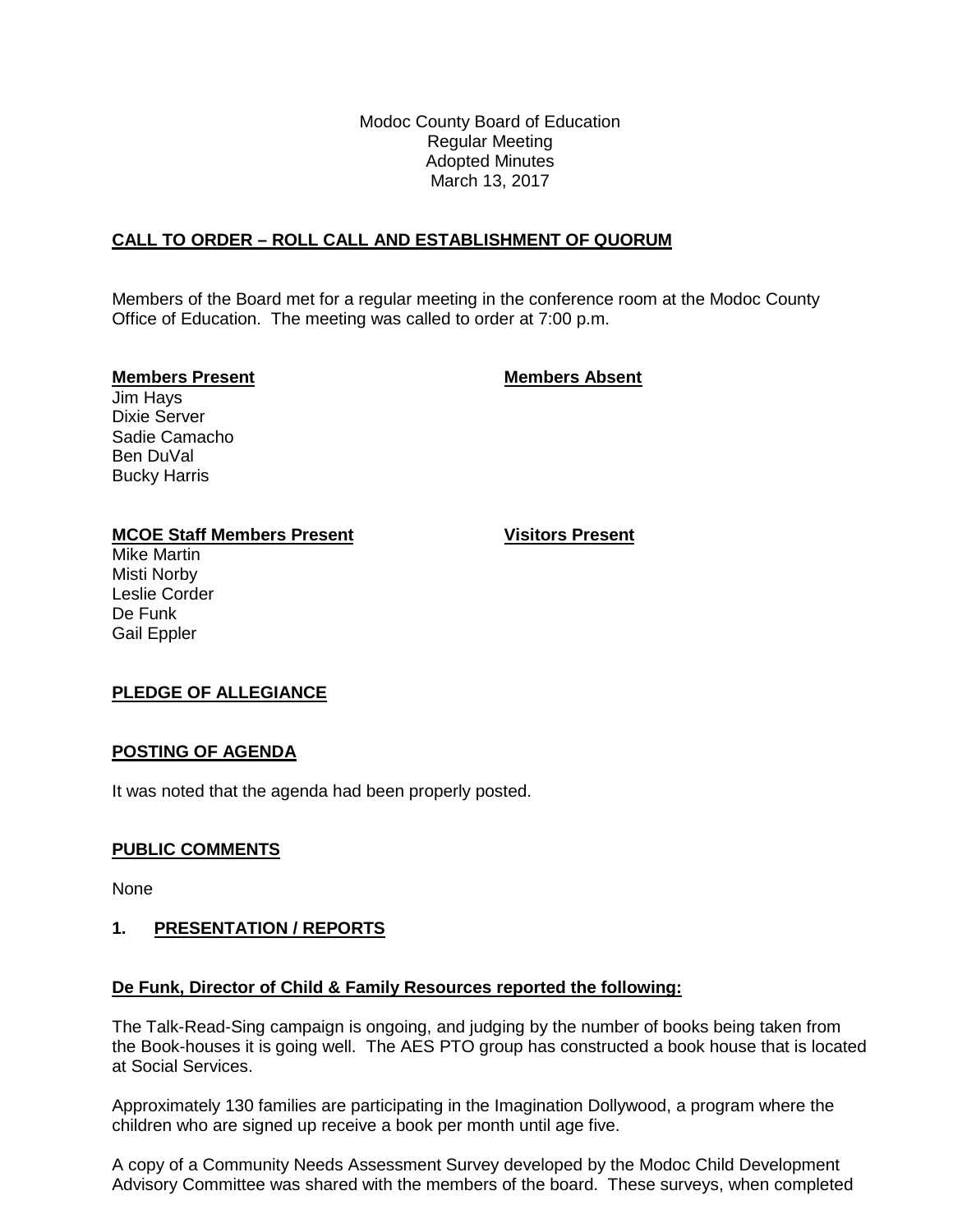will be sent to the Center for Evaluation Research for compilation of the data. It is hoped that the data will assist in providing needed child care within the county.

A C-PIN training is scheduled for all preschool teachers and instructional assistants for Thursday, March 16<sup>th</sup>.

Preparations for the construction of an in-ground skate park are being made with the tentative start date sometime in July. The skate park will be located on Nagle St. near the swimming pool.

# **Misti Norby, Director of Student & Educational Programs reported the following:**

A PowerPoint presentation was provided featuring the Stronghold Court School. Misti pointed out that the California Highway Patrol had visited the school, and the students had participated in a running race with the visiting officers.

It was also reported that a training had been provided for staff members regarding the new Emergency Messaging System – Catapult.

In an effort to provide the appropriate and necessary wrap around services for select students, three staff members attended a Traumatic Crisis Intervention Training which was provided by Warner Mountain Group Home. In the future, the remaining staff members will attend a like training.

Members of the board were invited to attend Stronghold's 2017 Graduation &  $8<sup>th</sup>$  Grade Promotion. Misti pointed out that there may not be a high school graduate, however there will be  $8<sup>th</sup>$  graders who are recognized. The event will be held on May  $26<sup>th</sup>$  at 1:00 p.m.

# **Mike Martin reported the following:**

As a "heads up" information item for the members of the board, Mike Martin reported that resolutions are beginning to emerge regarding blocking ICE (Immigration & Custom's Enforcement) from coming in and setting up checkpoints, and/or making immigration arrests. Mike indicated that he would be watching a webinar provided by our legal counsel, Lozano Smith concerning the issue. It remains to be seen whether the adoption of resolutions will do any good at all.

Information was provided regarding Charter Schools, and the legality of where they are actually operating. Current regulations require the school to have a larger number of students in the charter school within the actual chartering county or district. Mike indicated that he will be talking with the Region II Superintendents at the next meeting and will provide additional information as it becomes available.

# **2. CONSENT AGENDA ITEMS**

• Minutes – February 13, 2017

A motion was made by Sadie Camacho, seconded by Bucky Harris and carried that the item on the consent agenda be approved as included in the agenda packet. (Ayes: Camacho, Harris, DuVal, Hays, Server)